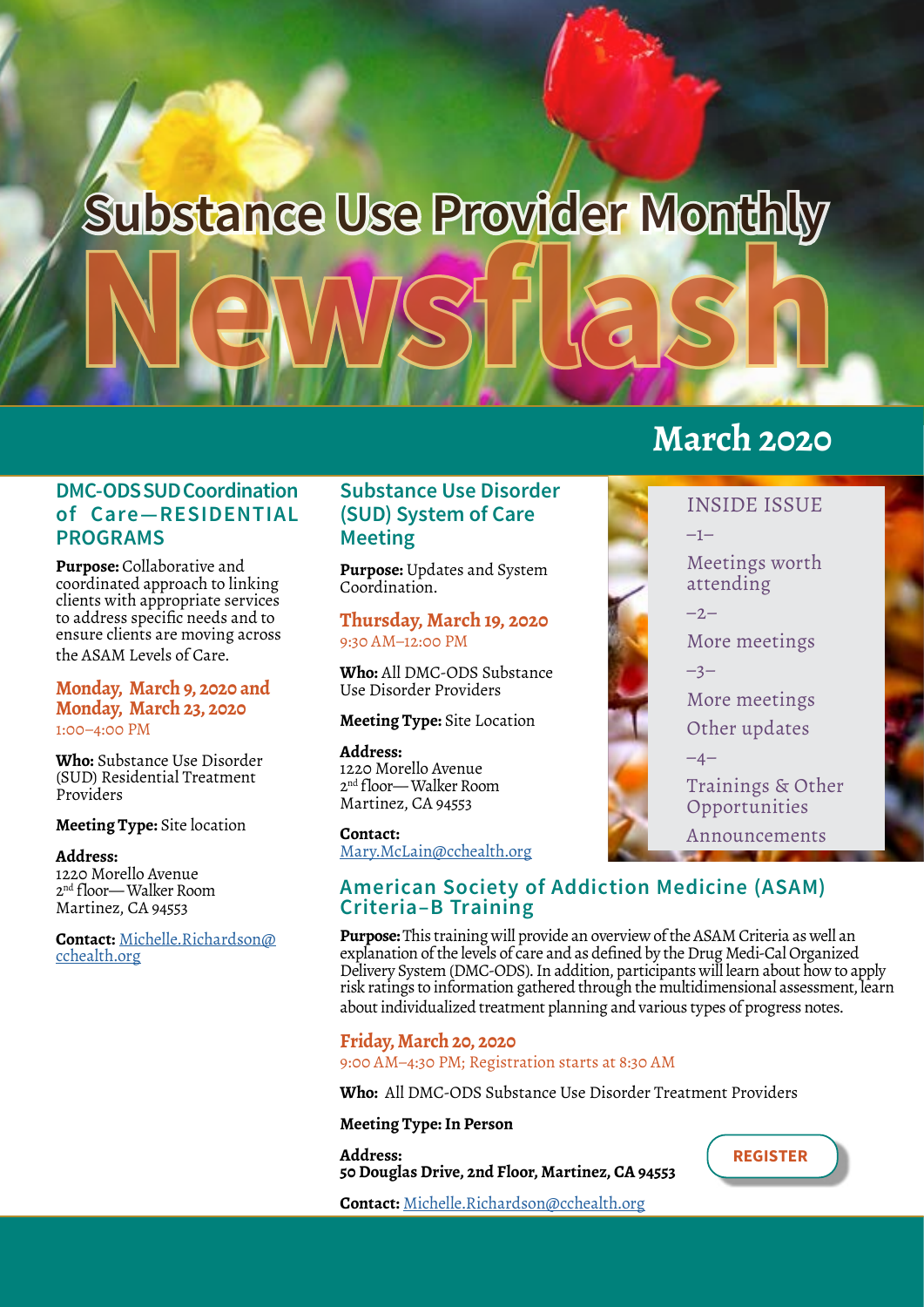## **Cognitive Behavioral Therapy (CBT) and Relapse Prevention Strategies Training**

**Purpose:** This training will provide an overview CBT and relapse prevention strategies, the underlying principles of CBT and relapse prevention strategies, specific elements of CBT including practice of interventions and methods for implementing CBT strategies.

#### **Tuesday, March 31, 2020**

9:30 AM–5:00 PM; Registration starts at 9:00 AM

**Who:** All DMC-ODS Substance Use Disorder Treatment Providers

**Meeting Type:** In Person

**Address:** IBEW Union Hall, 1875 Arnold Drive, Martinez, CA 94553

**Registration Link:** [https://www.surveymonkey.com/r/](https://www.surveymonkey.com/r/JSCSQXY ) **JSCSOXY** 



**Contact:** [Michelle.Richardson@cchealth.org](mailto:Michelle.Richardson%40cchealth.org?subject=Cognitive%20Behavioral%20Therapy%20%26%20Relapse%20Prevention%20Strategies%20Training)

## **Data Quality Workgroup**

**Purpose: Monitor, analyze and improve data collection.**

**Friday, March 20, 2020** 9:30–11:30 AM

**Who:** Providers and County.

**Meeting Type:** In person

**Address:** 1220 Morello Avenue 2nd floor— Walker Room Martinez, CA 94553

**Contact:** [Mark.Messerer@cchealth.org](mailto:Mark.Messerer%40cchealth.org?subject=Data%20Quality%20Workgroup)

## **SUD Outpatient Collaborative**

**Purpose:** Discuss program structures in an effort to meet expected productivity levels and review of outcomes measures. During the next two months a subgroup will focus on Curriculum.

#### **March 24, 2020**

9:00–11:00 AM

**Who:** Substance Use Disorder (SUD) Outpatient Managers, LPHAs, Supervisors and other lead or intake staff members

**Meeting Type:** In person

#### **Address:**

1220 Morello Avenue 2nd floor— Walker Room Martinez, CA 94553

**Contact:** Christopher.Pedraza[@cchealth.org](mailto:Mark.Messerer%40cchealth.org?subject=SUD%20Outpatient%20Collaborative)

## **SUD Residential Treatment Collaborative**

**Purpose:** Discuss issues specific to Residential providers including admission criteria and reduction of no-show rates.

#### **Postponed Until Rapid Access Improvement Pilots complete Testing Period** TIME: TBD

**Who:** Substance Use Disorder (SUD) Residential Treatment Managers, LPHAs, Supervisors and other lead staff members.

#### **Meeting Type:** In person

**Address:** 1220 Morello Avenue 2nd floor— Walker Room Martinez, CA 94553

**Contact:** [Christopher.Pedraza@cchealth.org](mailto:Christopher.pedraza%40cchealth.org?subject=SUD%20Residential%20Treatment%20Collaborative)

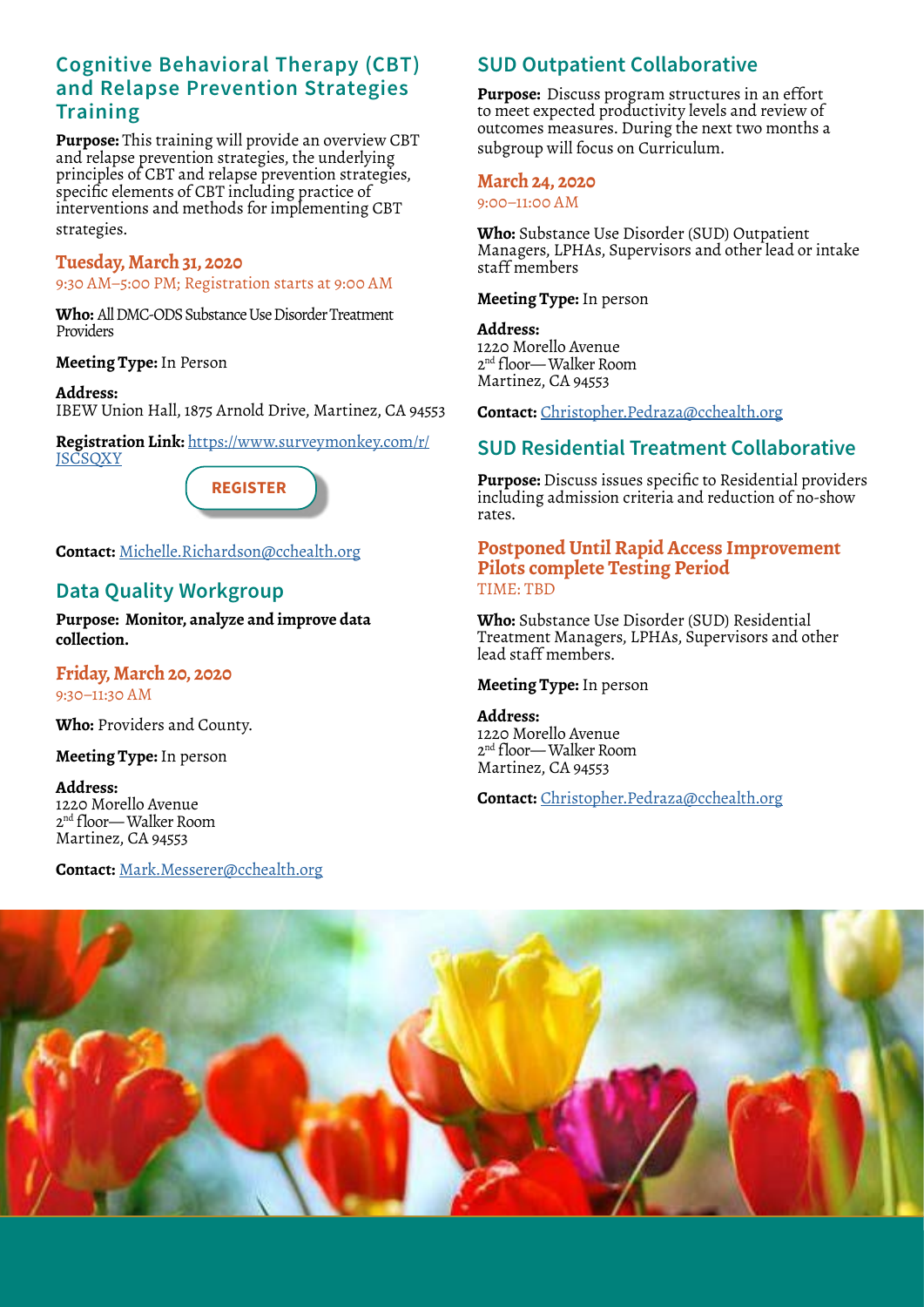## **Alcohol and Other Drugs Advisory Board**

**Purpose:** Discussing current trends, recommendations to AODS and the Board of Supervisors.

#### **Wednesday, March 25, 2020**  4:00–6:00 PM

**Who:** Open to all community members.

#### **Meeting Type:** In person

**Address:** 1220 Morello Avenue, 2<sup>nd</sup> floor Walker Room Martinez, CA 94553

**Contact:** [Nazneen.Abdullah@cchealth.org](mailto:Nazneen.Abdullah%40cchealth.org?subject=Alcohol%20and%20Other%20Drugs%20Advisory%20Board)

## **Primary Prevention Providers**

**Purpose:** Work Plan Development FY 21–22.

#### **Thursday, March 26, 2020** 10:00 AM–12:00 PM

**Who:** Education & Environmental Prevention Strategies Staff.

#### **Meeting Type:** In person

**Address:** 1220 Morello Avenue, 2<sup>nd</sup> floor Walker Room Martinez, CA 94553

**Contact:** [Nazneen.Abdullah@cchealth.org](mailto:Nazneen.Abdullah%40cchealth.org?subject=Primary%20Prevention%20Providers)



## **IMPORTANT ANNOUNCEMENTS**

## **California Institute for Behavioral Health Solutions (CIBHS)**

DMC-ODS Waiver Training Webinars Including American Society of Addiction Medicine Criteria: [https://www.cibhs.org/](https://www.cibhs.org/dmc-ods-webinars-0) [dmc-ods-webinars-0](https://www.cibhs.org/dmc-ods-webinars-0)



## **DHCS' CalAIM Initiative**

All materials available at <https://www.dhcs.ca.gov/calaim>

Medi-Cal Healthier California for All, is a multi-year initiative by the Department of Health Care Services (DHCS) to improve the quality of life and health outcomes of our population by implementing broad delivery system, program and payment reform, including upgrades to upcoming waiver renewals Formerly called CalAIM Initiative.